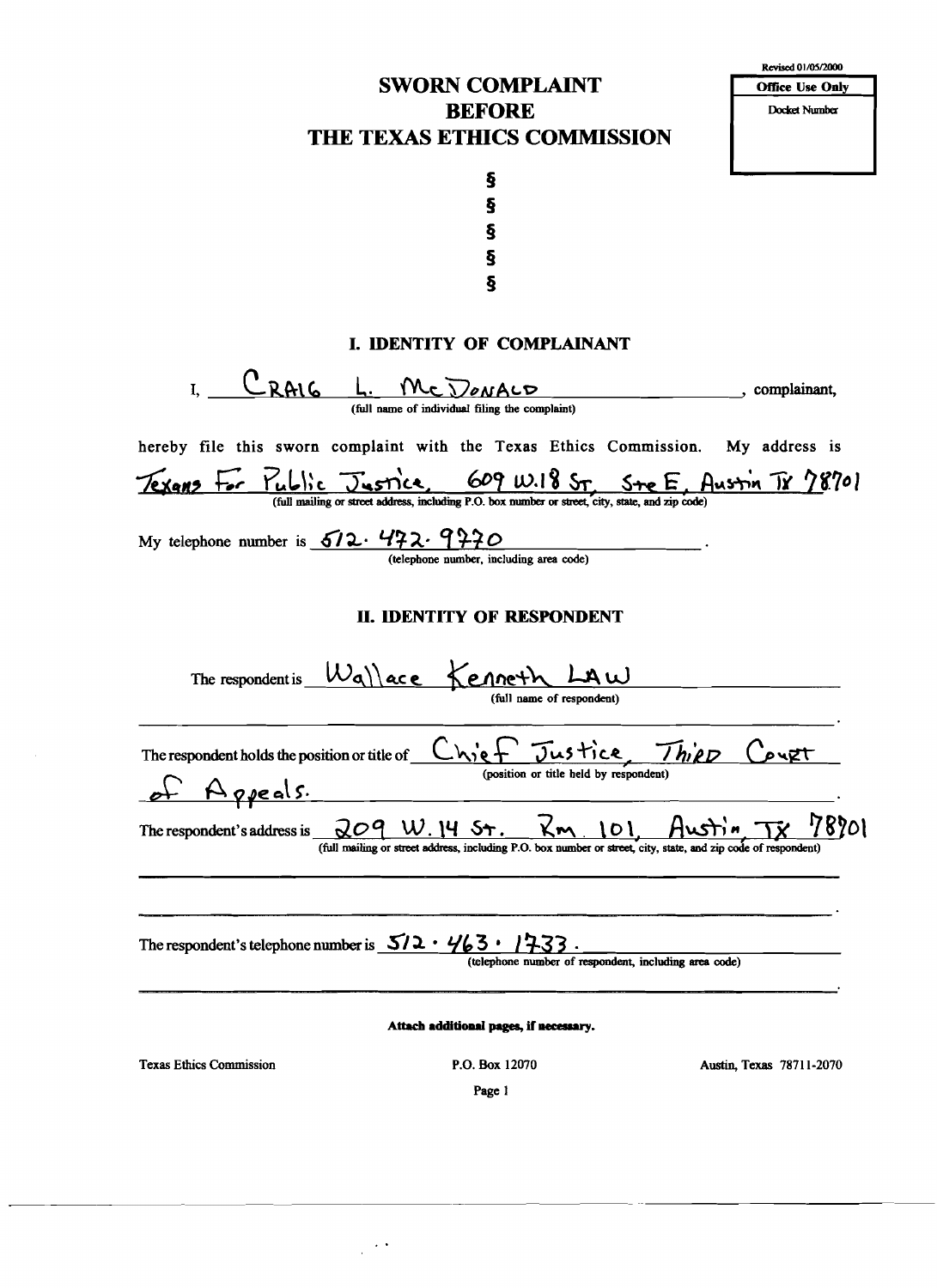#### **ill. Nature of Alleged Violations**

(1) Respondent, Third Court of Appeals Chief Justice W. Kenneth Law, appears to have accepted approximately \$66,850 in campaign contributions during the last six months of 2007 and the first three weeks of 2008, at a time when he did not have any campaign treasurer appointment on file with the Texas Ethics Commission, in violation of Section  $253.031(a)$  of the Texas Election Code. Complainant requests that the Ethics Commission impose on Respondent such penalties as are appropriate for this violation. (2) Respondent appears to have accepted approximately \$66,850 in campaign contributions during the last six months of 2007 and the first three weeks of 2008, at a time when he did not have on file with the Texas Ethics Commission either a sworn declaration of intent to comply with the limits on expenditures prescribed by the Judicial Campaign Fairness Act or a written declaration of intent to make expenditures exceeding those limits, in violation of Sections 253.164(a)  $\&$  (c) of the Texas Election Code. Complainant requests that, under the authority of Section 253.164(d) of the Texas Election Code, the Ethics Commission impose on Respondent a civil penalty in the amount of \$200,550, being three times the amount of the political contributions that appear to have been accepted in violation of Sections 253.164(a) & (c).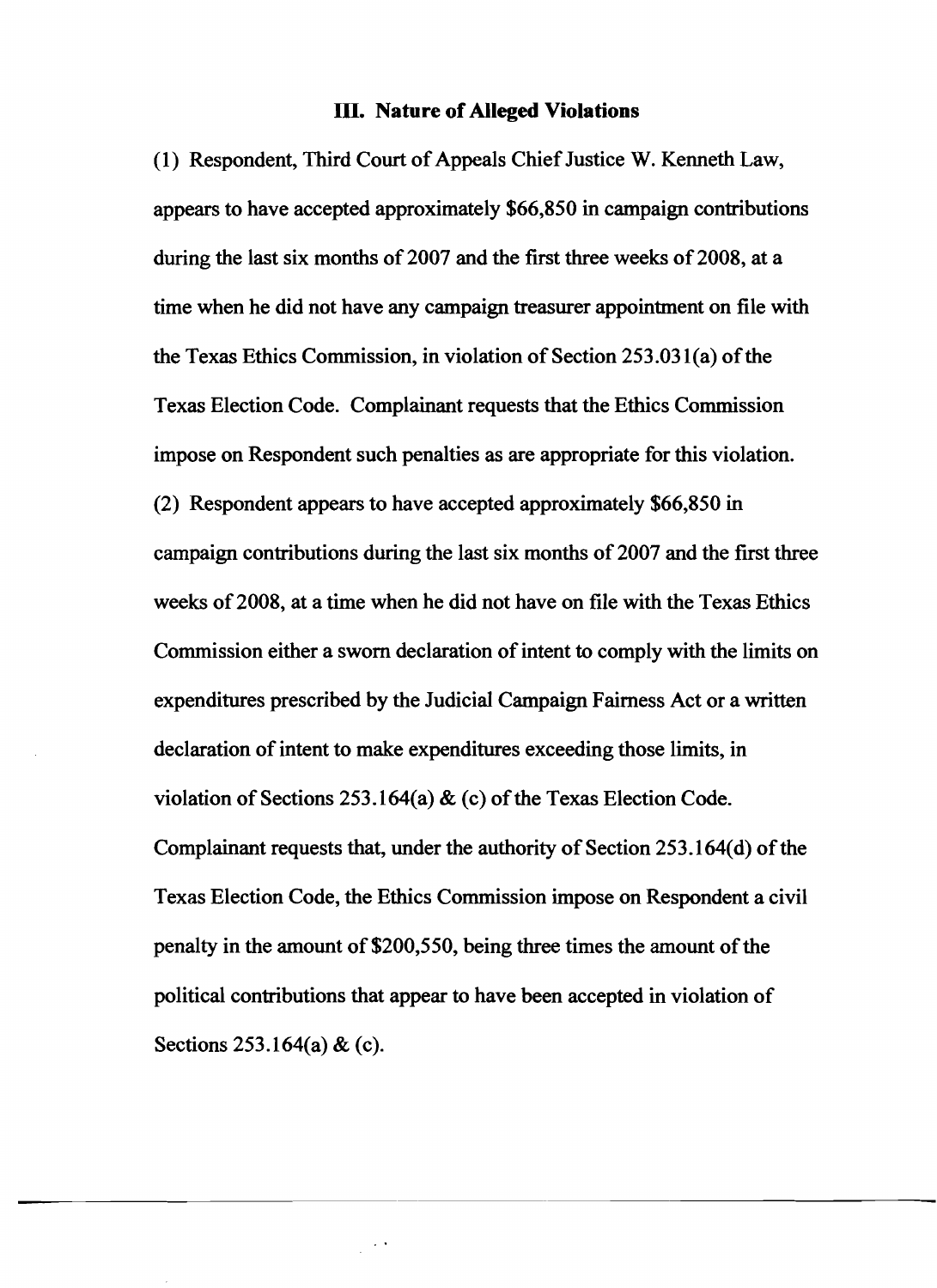(3) Respondent appears to have reimbursed himself, from political funds, for approximately  $$21,575.81$  of political expenditures made from personal funds even though the reports on which such expenditures were disclosed did not designate that the expenditures were subject to reimbursement, in violation of Section 253.035(h) of the Texas Election Code. Complainant requests that, under the authority of Section  $253.035(f)$  of the Texas Election Code, the Ethic Commission impose on Respondent a civil penalty of \$21,575.81, or in the alternative take such action as is necessary to hold Respondent civilly liable for the sum of \$21,575.81 plus reasonable court costs.

(4) Respondent appears to have accepted contributions totaling \$10,000 from the same person, Harold Simmons, which exceeds the maximum aggregate limit of \$5,000, in violation of Sections 253.155(a)  $\&$  (b) of the Texas Election Code. As an alternative to item number (2) above, Complainant requests that the Ethics Commission impose on Respondent a civil penalty in the amount of \$15,000, being three times the amount by which the aggregate political contributions from Mr. Simmons exceed the statutory contribution limit.

(5) Respondent appears to have accepted a \$1,000 contribution from an outof-state political committee without first obtaining the required written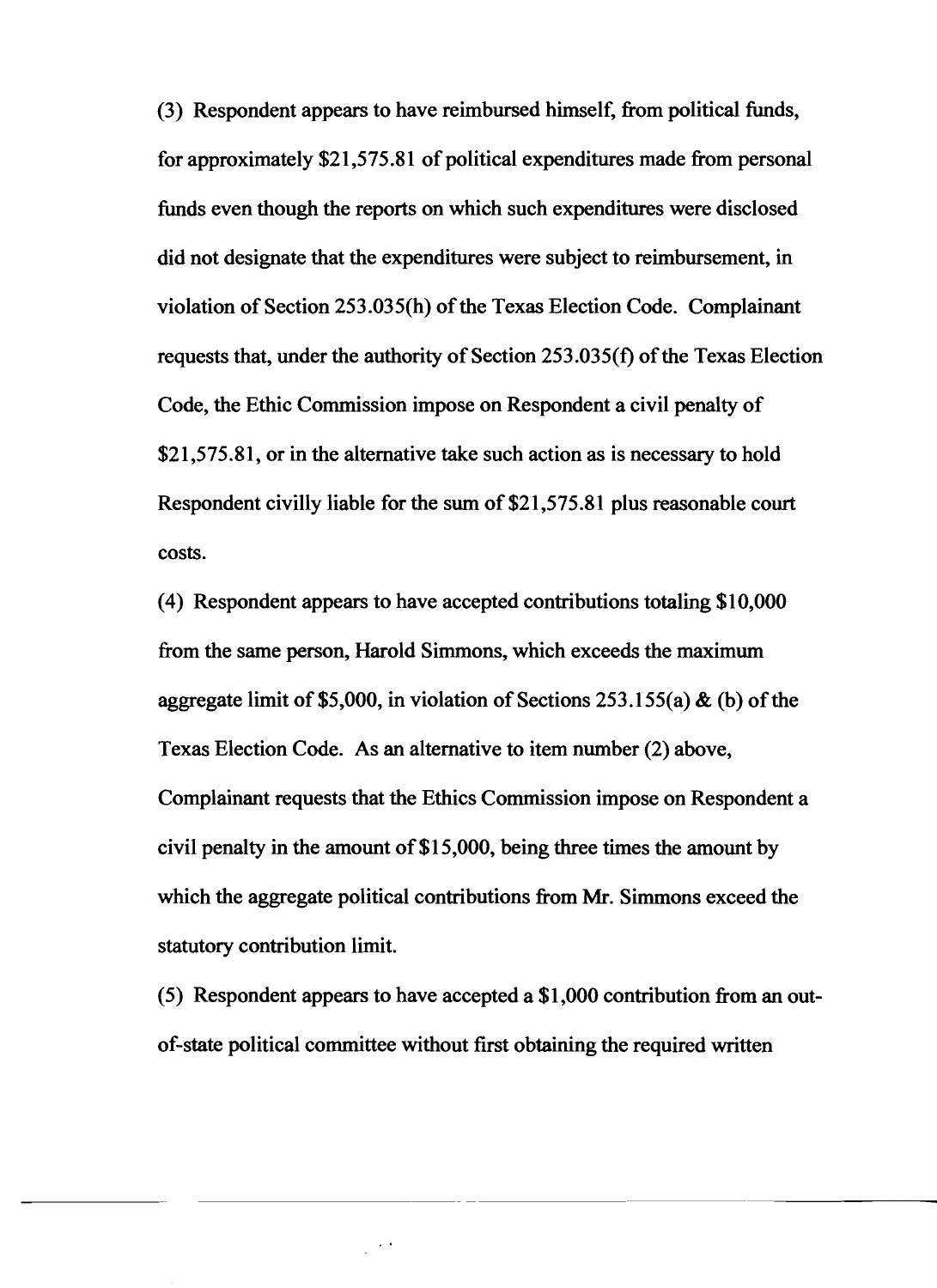information about the committee specified by Section  $253.032(a)$  of the Texas Election Code, and appears to have failed to include the statement required by Subsection (a) as a part of his contribution report covering the relevant reporting period, all in violation of Sections 253.032(a)  $\&$  (d) of the Texas Election Code. Complainant requests that the Ethics Commission impose on Respondent such penalties as are appropriate for this violation. (6) Respondent appears to have failed to include in his January 15,2008, report any information about the principal occupation, employer, or job title of 21 contributors, in violation of Section  $254.0611(a)$  of the Texas Election Code. Respondent's July 15,2008, report appears to include incomplete information about the principal occupation, employer, and/or job title of 27 contributors, likewise in violation of Section  $254.0611(a)$  of the Texas Election Code. Complainant requests that the Ethics Commission impose on Respondent such penalties as are appropriate for these violations.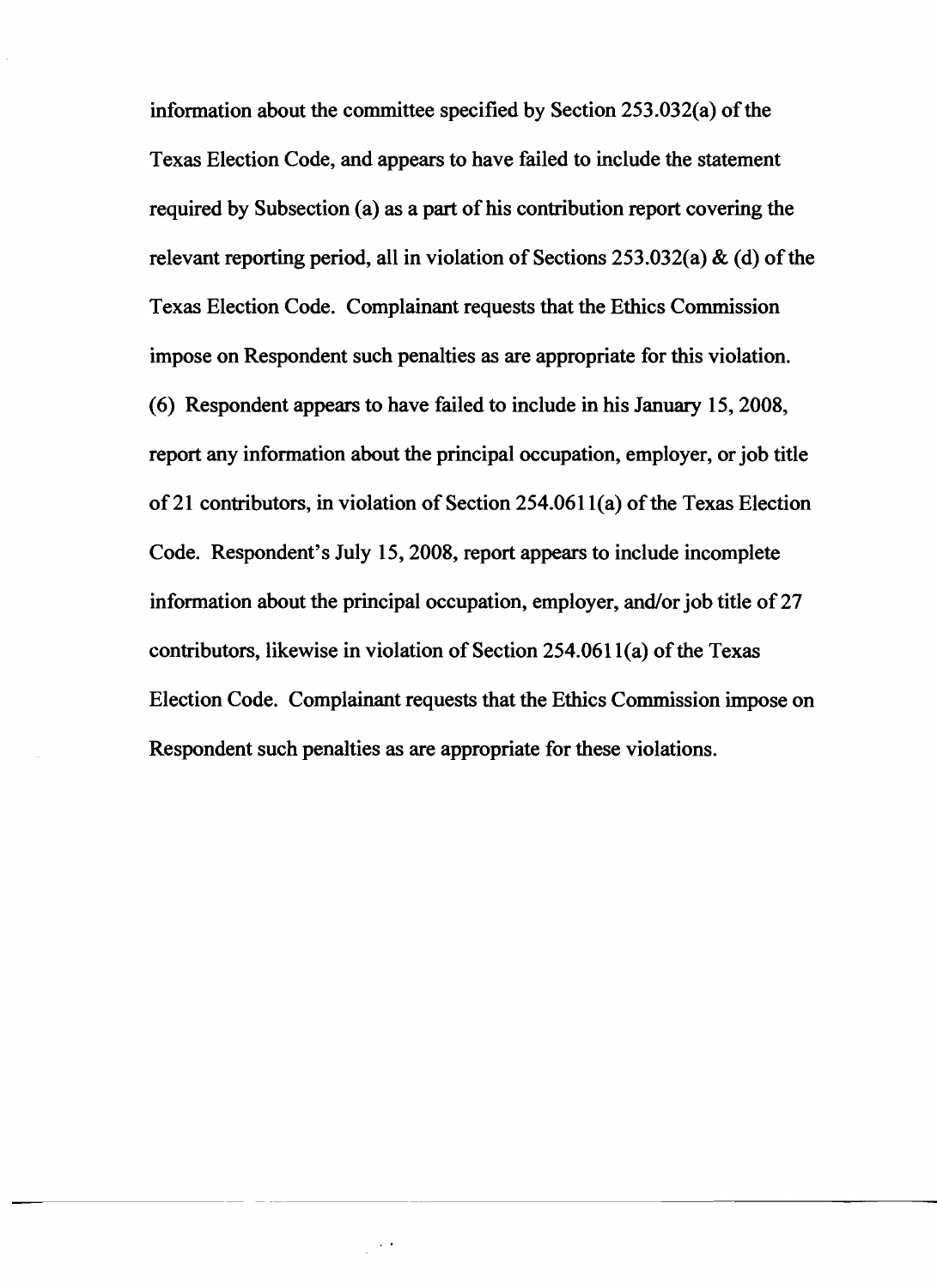## IV. Statement of Facts

(1) Although Respondent filed a campaign treasurer appointment in January

2002, that appointment was terminated when he filed a "Final Report" in

July 2002. In that Final Report, which Respondent signed, he expressly

acknowledged that:

I understand that designating a report as a final report terminates my campaign treasurer appointment. I also understand that I may not accept any campaign contributions .. . without a campaign treasurer appointment on file.

Just to be sure that Respondent had not filed the Final Report inadvertently,

the Texas Ethics Commission sent him a letter shortly thereafter instructing

him that

Filing a final report terminates your campaign treasurer appointment. . .. Please remember that you may not accept campaign contributions ... without having a campaign treasurer appointment on file. If you did not intend to terminate your campaign treasurer appointment, please contact our office immediately.

Respondent did not file another campaign treasurer appointment until

January 22,2008. Before that time, however, during the last six months of

2007 and the first three weeks of 2008, at a time when he did not have any

campaign treasurer appointment on file, Respondent appears to have

accepted approximately \$66,850 in campaign contributions.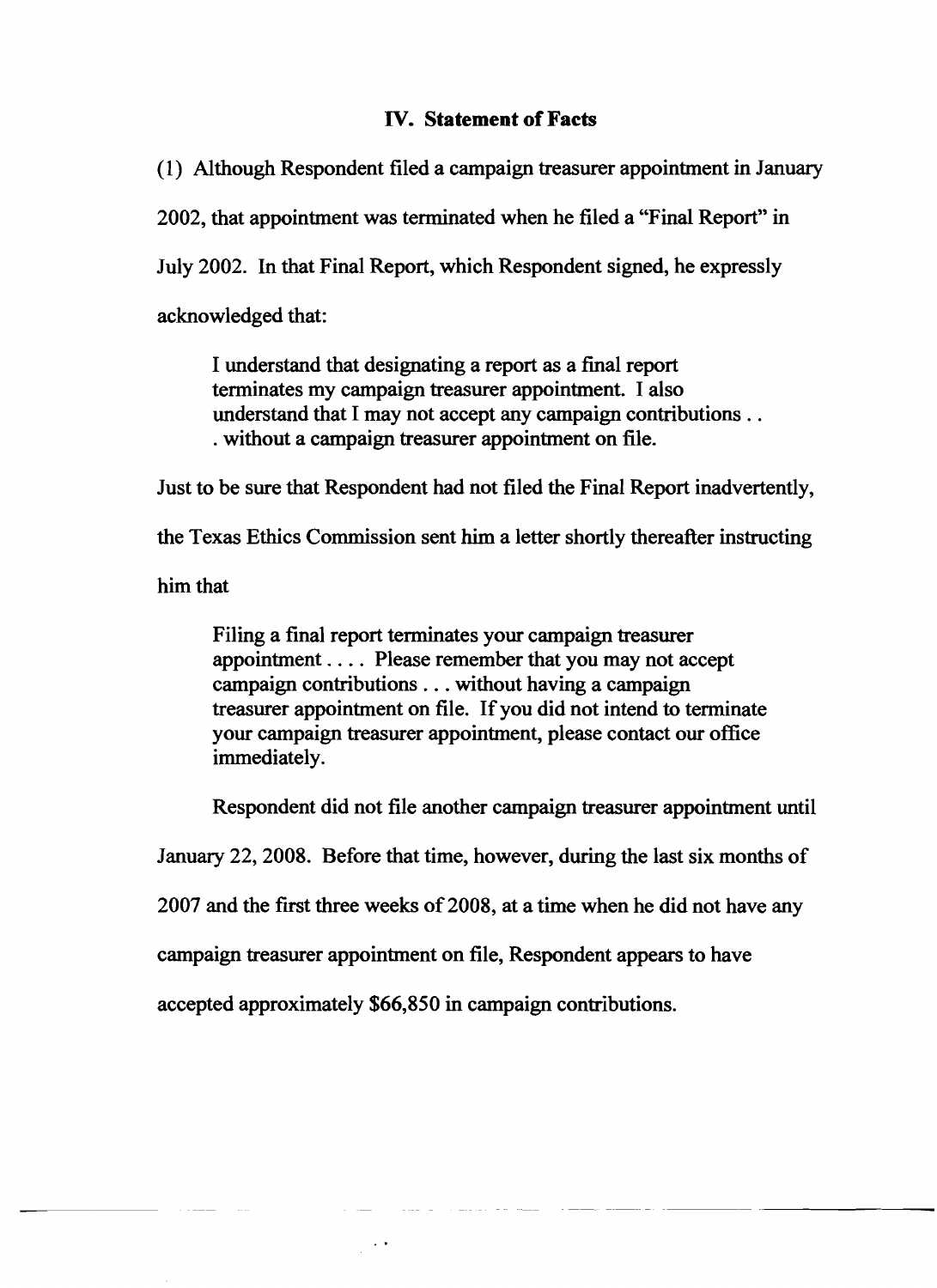(2) Although Respondent filed a sworn declaration of intent to comply with the limits on expenditures prescribed by the Judicial Campaign Fairness Act in January 2002, that declaration was likewise terminated when he filed a "Final Report" in July 2002. Respondent did not file another such declaration until January 22, 2008. Before that time, during the last six months of 2007 and the first three weeks of 2008, at a time when he did not have on file with the Ethics Commission any declaration regarding his intent to comply with the limits on expenditures prescribed by the Judicial Campaign Fairness Act, Respondent appears to have accepted approximately \$66,850 in campaign contributions.

(3) By adding the "Total Political Contributions" from the January 15, 2008, and July 15,2008, reports together, subtracting from that total the "Total Political Expenditures" reflected in those two reports, and then comparing the result to the "Total Political Contributions Maintained as of the Last Day of the Reporting Period" listed in the July 15, 2008 report, it appears that most, if not all, of Respondent's political expenditures have been reimbursed to Respondent out of political contributions. Otherwise the amount of political contributions on hand at the end of the reporting period would be much higher. Yet Respondent's July 15,2008 report contains \$21,575.81 of entries on Schedule G {"Political Expenditures Made from

-----------------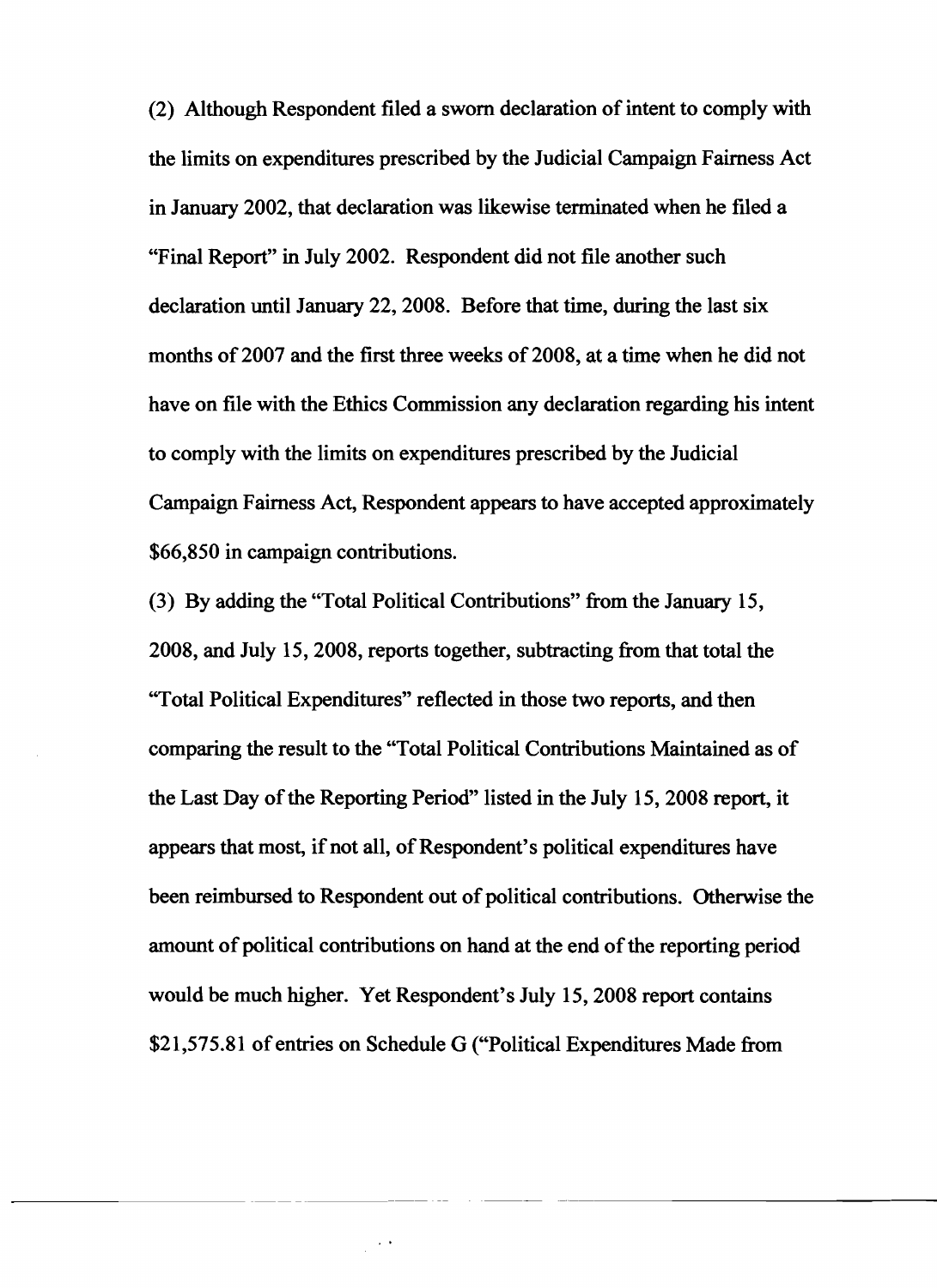Personal Funds") for which reimbursement was not indicated. Respondent's January 15, 2008 report contains \$261.09 of entries on Schedule G for which reimbursement was not indicated, for a total of \$21,836.90 from the two reports that appear to have been reimbursed to Respondent even though reimbursement was not indicated on Schedule G of the reports as required. (4) Respondent's July 15, 2008, report, at pages 33  $&$  34, lists two contributions of \$5,000 each from Harold Simmons, both on January 11, 2008.

(5) Respondent's July 15,2008, report, at page 22, lists a \$1,000 contribution made on February 6, 2008, by an entity named "Kochpac," the address of which is listed as "655 15th Street NW, Suite 445, Washington, DC 20005." Yet neither Respondent's report nor his file maintained by the Ethics Commission contains the written information regarding "Kochpac" required by Section  $253.032(a)$  of the Texas Election Code. Accordingly, it does not appear that Respondent received or filed the required written information about Kochpac before accepting a \$1,000 political contribution from that political committee. Nor does there appear to be any entity named "Kochpac" which had appointed a campaign treasurer under Chapter 252 of the Texas Election Code before this contribution was made.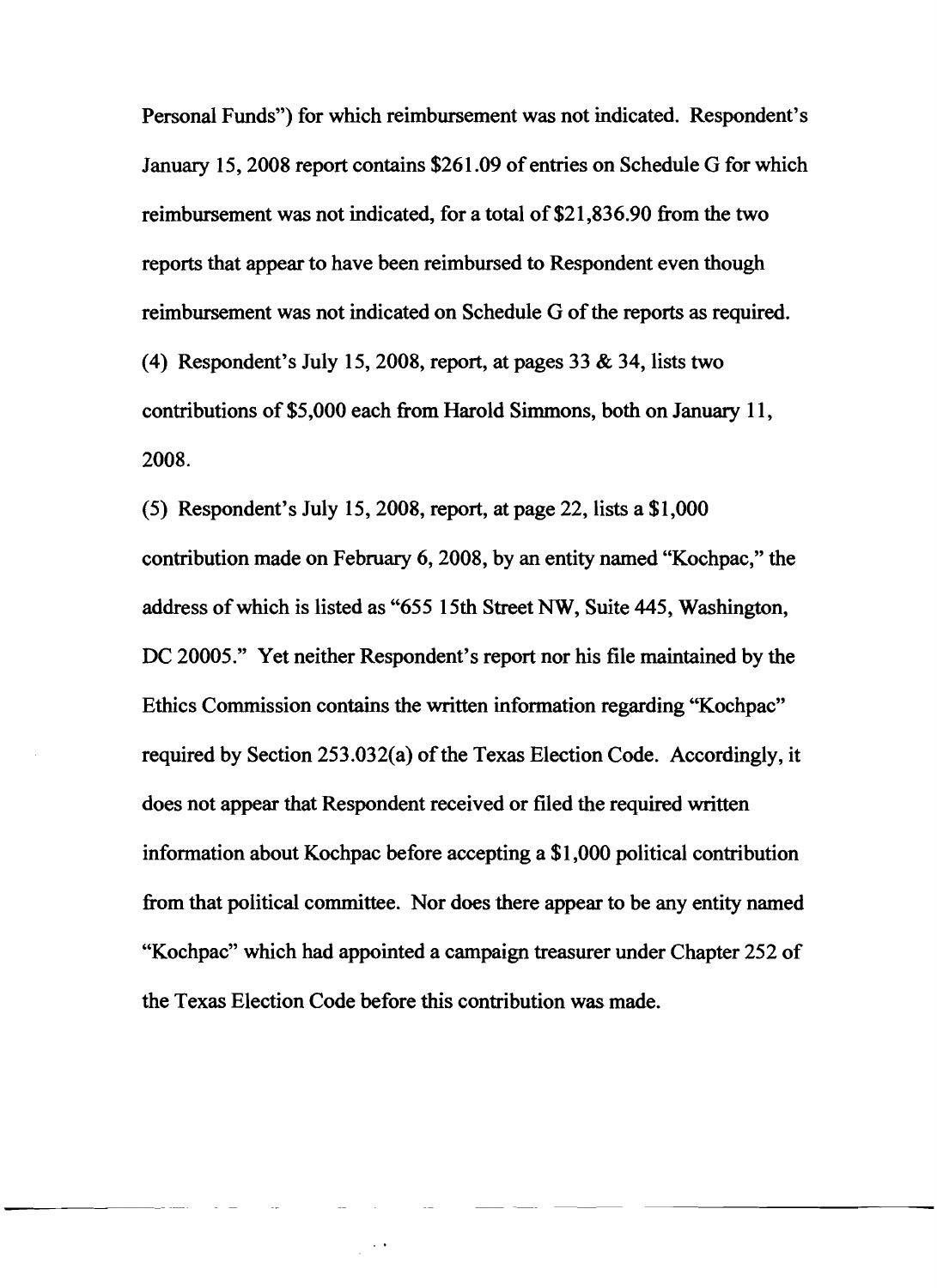(6) Respondent's January 15,2008, report contains 21 entries of

contributions by individual contributors for which there is no information

whatsoever regarding the contributors' principal occupation, employer/law

firm, or job title:

- 1. Edward H. & Ruth Campbell (page 4);
- 2. Elizabeth M. Barnes (page 5);
- 3. Jack A. Bevridge (page 6);
- 4. Richard R. & Lisa Birkman (page 6);
- 5. McLean Bowman (page 7);
- 6. Melissa & Warren B. Branch DDS (page 7):
- 7. William E. Greehey (page 9);
- 8. Jack & Valerie Guenther (page 9);
- 9. James L. Hayne (page 10);
- 10. Joe & Christine Haynes (page 10);
- 11. Julianna Hawn & Peter M. Holt (page 11);
- 12. Richard M. Kleberg III (page 12);
- 13. Edward Kopplow (page 12);
- 14. Merdith Mallory, Jr. (page 13);
- 15. Michael F. & C. Jean Martin (page 13);
- 16. Edith McAllister (page 13);
- 17. B.J. McCombs (page 14);
- 18. Marshall B. Miller (page 14);
- 19. Thomas C. Musgrave III (page 15);
- 20. Ruth Bowman Russell (page 16);
- 21. A. John Yoggerst (page 19).

Respondent's July 15,2008, report contains 26 entries of contributions by

individual contributors for which the information regarding the contributors'

principal occupation, employer/law firm, and job title is grossly incomplete:

- 1. Jeff& Pam Autrey (page 4);
- 2. Terry J. Beal MD (page 4);
- 3. Dan J. Brown (page 6);
- 4. Charles R. Chapman (page 7);

 $\sim 10^{-1}$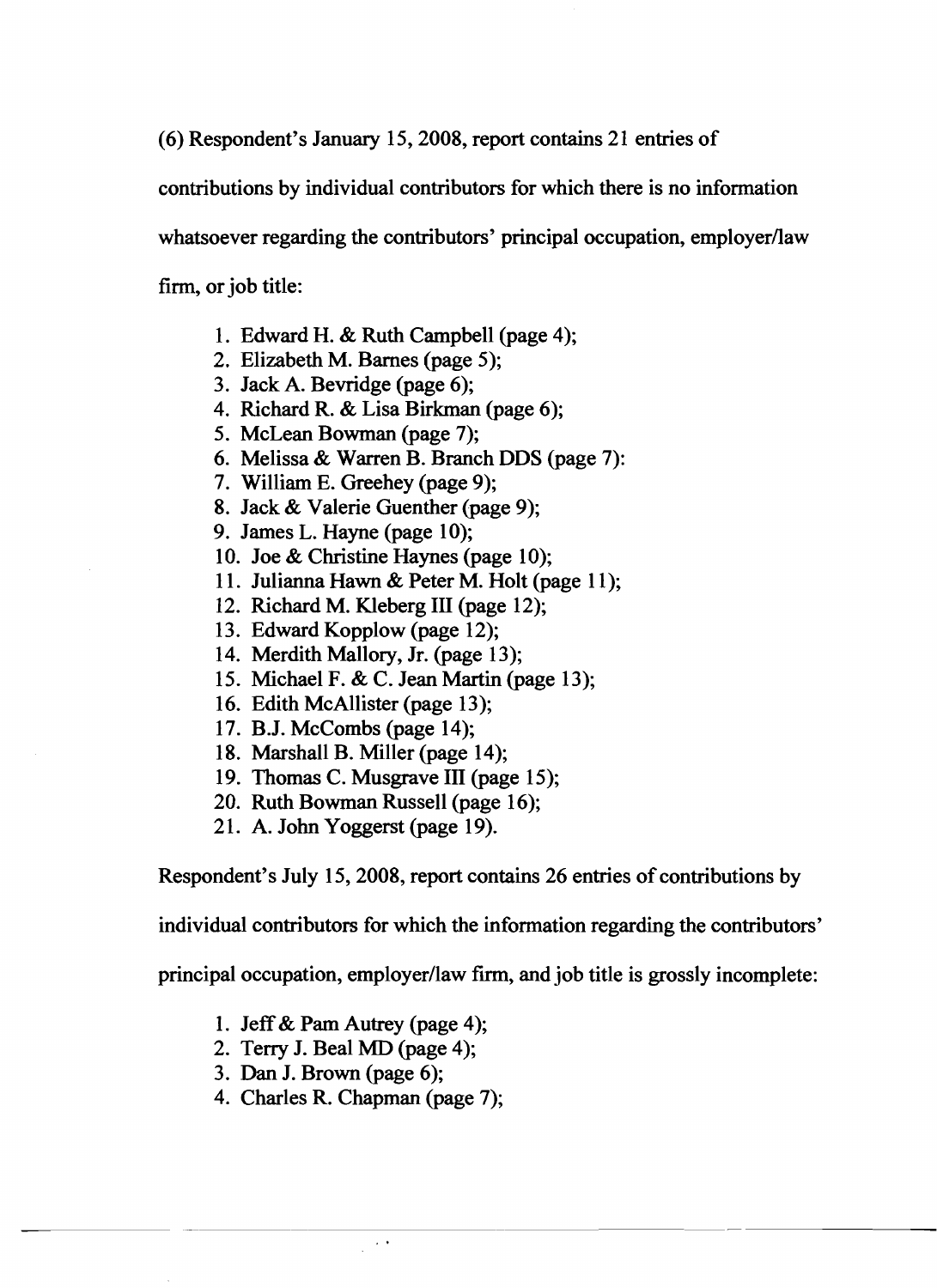- 5. Earle M. Craig Jr. (page 8);
- 6. Charles N. Draper (page 9);
- 7. Jonathan D. Estreich (page 10);
- 8. Ronald & Belinda Frisk (page 11);
- 9. Gina & Jim Hansen (page 13);
- 10. Bryan Hardeman (page 14);
- 11. David E. Hundley (page 18);
- 12. R.K. Hurley MD (page 18);
- 13. Sandra Wright Kibby (page 21);
- 14. Chih Yuan Lee (page 23);
- 15. Ann & Bill Messer (page 25);
- 16. Dan M. Moody Jr. (page 26);
- 17. Larry E. Nuckols (page 28);
- 18. Bill Oswald (page 28);
- 19. Charles Reiter MD (page 30);
- 20. Don Ringler (page 31);
- 21. David B. Roush DDS (page 31);
- 22. Donald Schraub Jr. (page 32);
- 23. Ralph Sheffield (page 32);
- 24. Harold Simmons (page 33);
- 25. Harold Simmons (page 34);
- 26. John M. Yarling Jr. (page 43).

 $\ddot{\phantom{0}}$ 

---- -- ------~------ - -----------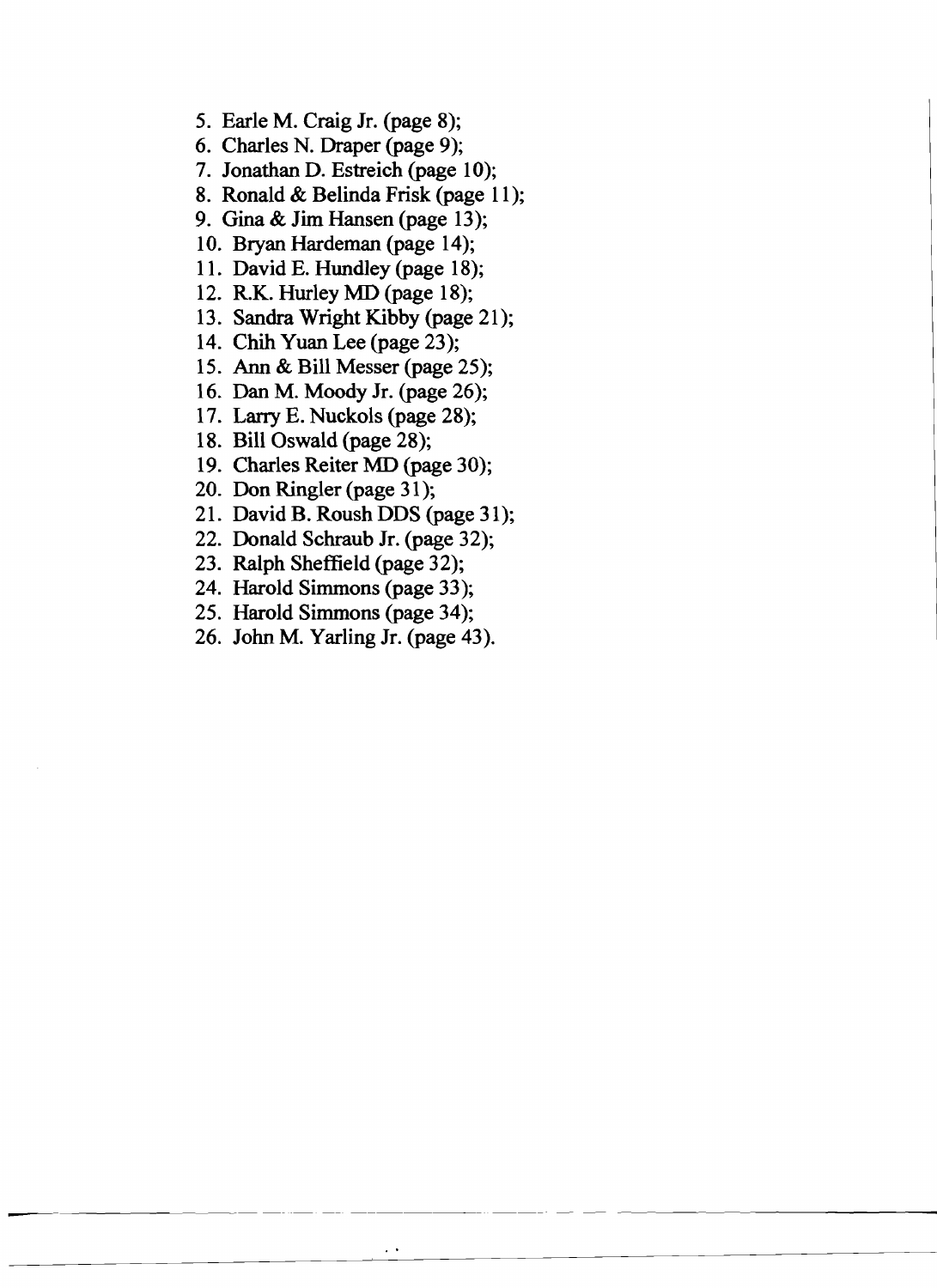## **V. Listing of Documents and Other Materials**

The following documents are filed with this complaint:

- 1. "Appointment of a Campaign Treasurer by a Judicial Candidate," filed by Respondent January 2, 2002;
- 2. "Judicial Declaration of Intent Regarding Expenditure Limits," filed by Respondent January 2, 2002;
- 3. "Candidate/Officeholder Report: Designation of Final Report," filed by Respondent July 12,2002;
- 4. Letter from the Texas Ethics Commission to Respondent, dated July 26,2002;
- 5. "Appointment of a Campaign Treasurer by a Judicial Candidate," filed by Respondent January 22, 2008;
- 6. "Judicial Declaration of Intent Regarding Expenditure Limits," filed by Respondent January 22, 2008;
- 7. "Judicial Candidate/Officeholder Campaign Finance Report," with "Correction Affidavit" attached, filed by Respondent for the time period July 1, 2007, through December 31, 2007;
- 8. "Judicial Candidate/Officeholder Campaign Finance Report" filed by Respondent for the time period January 1,2008, through July 31, 2008;

 $\sim$   $\sim$ 

----------- - -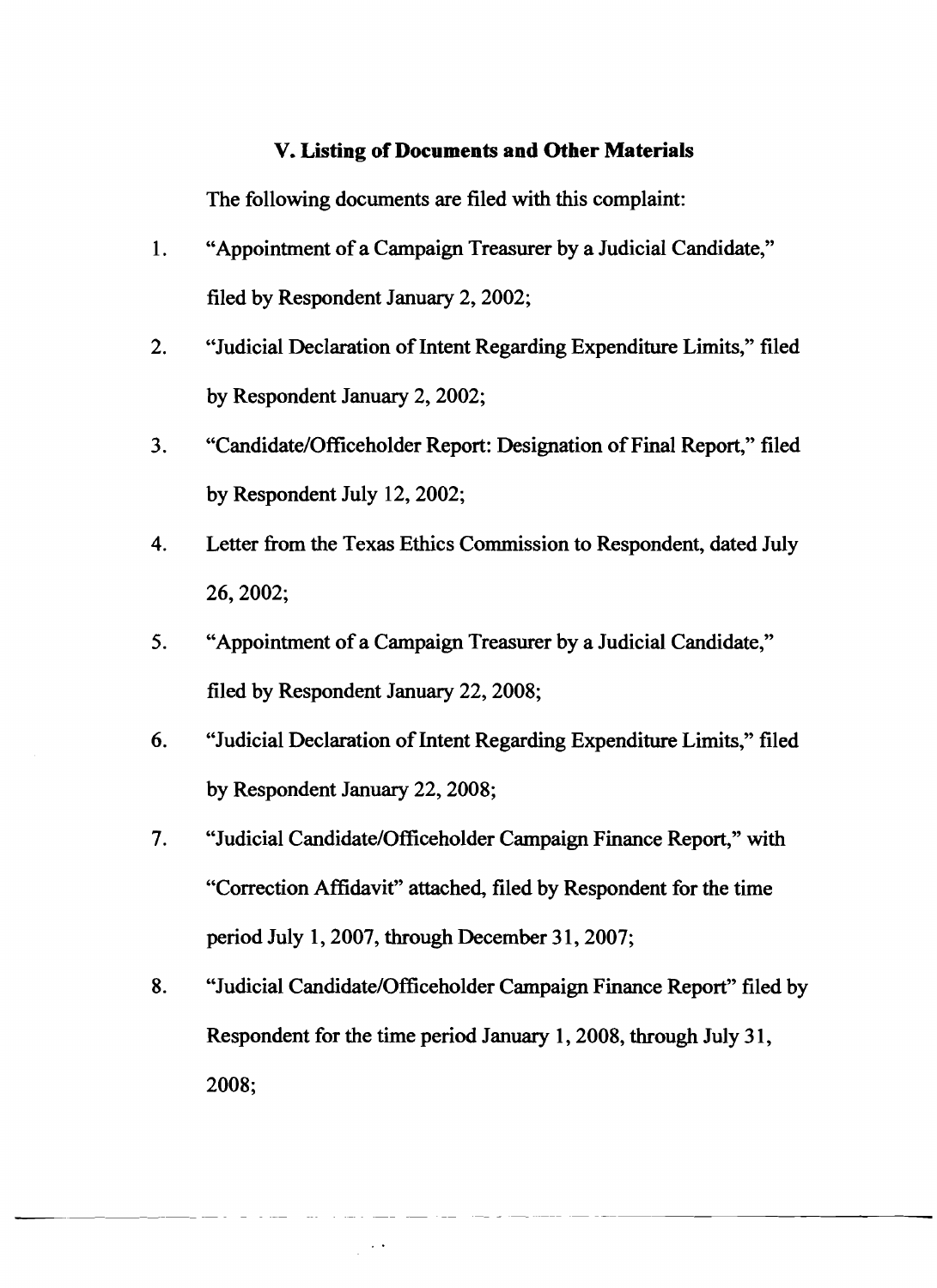- 9. Section 253.031 of the Texas Election Code;
- 10. Section 253.164 of the Texas Election Code;
- 11. Section 253.035 of the Texas Election Code;
- 12. Section 253.155 of the Texas Election Code;
- 13. Section 253.032 of the Texas Election Code;
- 14. Section 254.0611 of the Texas Election Code.

-~~~~- - ------ ------- ----------~-